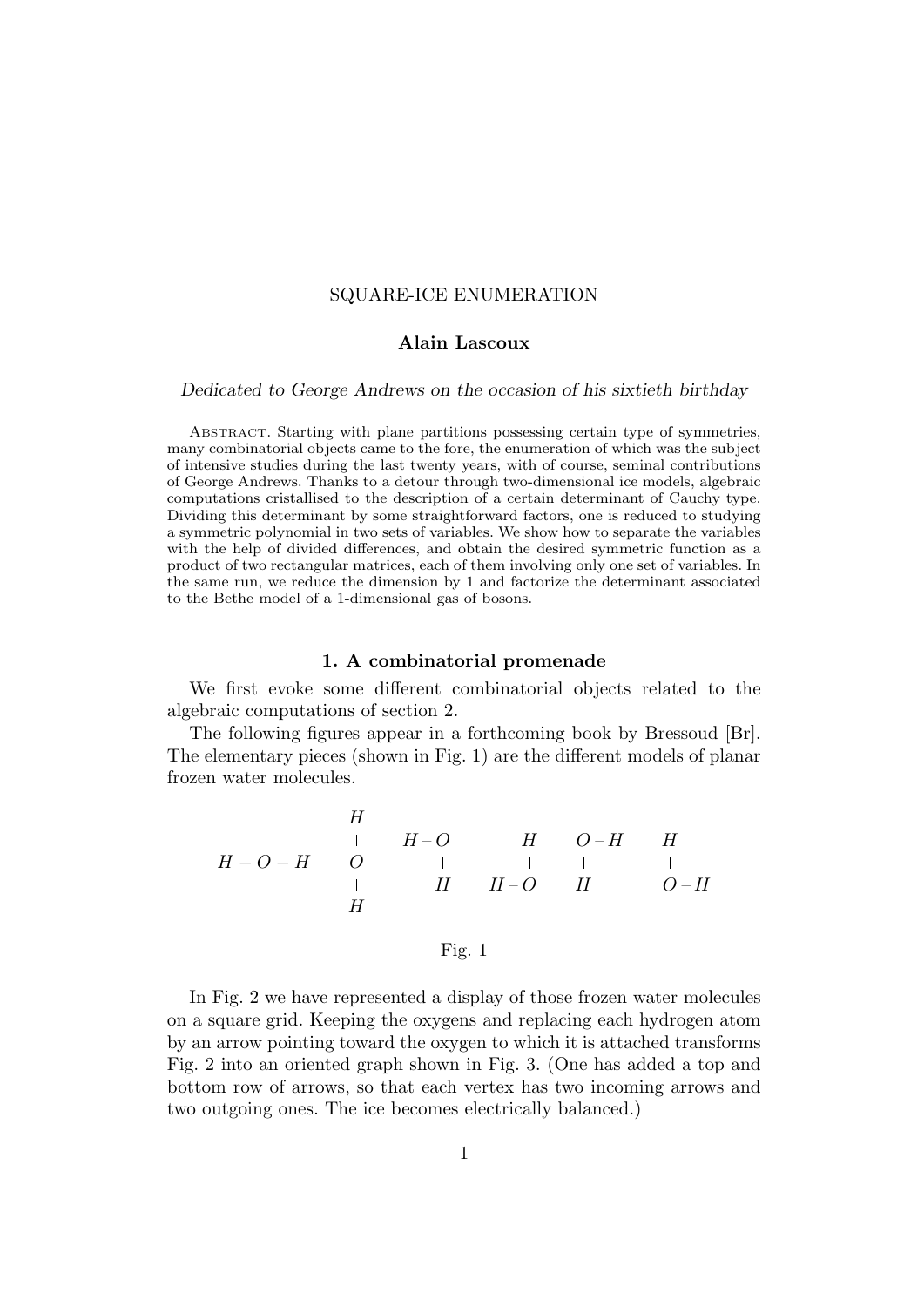$$
H-O \quad H-O-H \quad O-H \quad O-H \quad O-H
$$
\n
$$
H \quad H \quad H \quad H \quad H
$$
\n
$$
H-O-H \quad O \quad H-O \quad H-O-H
$$
\n
$$
H \quad H \quad H \quad H \quad H
$$
\n
$$
H \quad H \quad H \quad H \quad H
$$
\n
$$
H \quad H \quad H \quad H \quad H
$$
\n
$$
H \quad H \quad H \quad H \quad H
$$
\n
$$
H \quad H \quad H \quad H \quad H
$$
\n
$$
H \quad H \quad H \quad H \quad H
$$
\n
$$
H \quad H \quad H \quad H \quad H
$$
\n
$$
H \quad H \quad H \quad H \quad H
$$
\n
$$
H \quad H \quad H \quad H \quad H
$$
\n
$$
H \quad H \quad H \quad H \quad H
$$
\n
$$
H \quad H \quad H \quad H \quad H
$$
\n
$$
H \quad H \quad H \quad H \quad H
$$
\n
$$
H \quad H \quad H \quad H \quad H
$$
\n
$$
H \quad H \quad H \quad H \quad H
$$
\n
$$
H \quad H \quad H \quad H \quad H
$$
\n
$$
H \quad H \quad H \quad H \quad H
$$
\n
$$
H \quad H \quad H \quad H \quad H
$$
\n
$$
H \quad H \quad H \quad H \quad H \quad H
$$
\n
$$
H \quad H \quad H \quad H \quad H \quad H
$$
\n
$$
H \quad H \quad H \quad H \quad H \quad H \quad H
$$

Fig. 2



Instead of drawing arrows, one can write the numbers 0, 1 or −1 on the vertices of the preceding grid, according to the orientations of the arrows, the precise coding of each of the six possible water molecules being: 1 for the horizontal molecules, −1 for the vertical ones, and 0 for the others.

A matrix thereby obtained has the property that non zero entries alternate in each row and column, always starting and finishing with a 1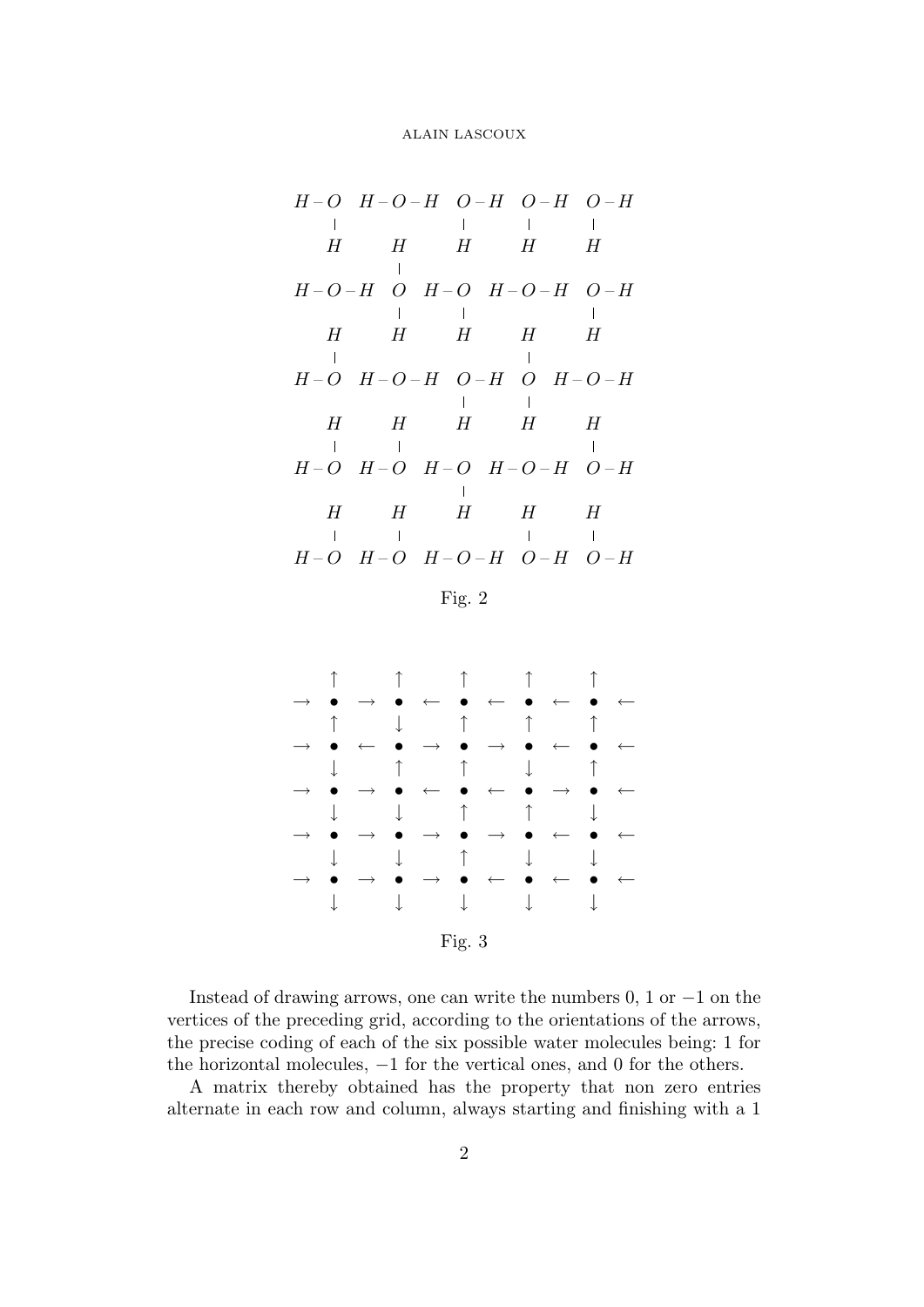(*alternating sign matrix*); continuing with the same example we get

$$
\begin{pmatrix}\n0 & 1 & 0 & 0 & 0 \\
1 & -1 & 0 & 1 & 0 \\
0 & 1 & 0 & -1 & 1 \\
0 & 0 & 0 & 1 & 0 \\
0 & 0 & 1 & 0 & 0\n\end{pmatrix}.
$$

Now, interpreting the alternating sign matrix as a history, according to Viennot's paradigm (the entry  $+1$  (resp.  $-1$ ) in row *i*, column *j*, means that the letter  $i$  appears (resp. disappears) at time  $j$ ), we get a staircase (for bats) Young tableau if we write the letters which are present at time j in decreasing order

| time | $\mathbf{1}$ | 2 | 3 | 4 | 5 |
|------|--------------|---|---|---|---|
|      |              |   | 5 | 5 | 5 |
|      |              |   |   |   |   |
|      |              |   |   |   |   |
|      |              |   |   |   |   |
|      |              |   |   |   |   |

The foregoing tableaux satisfy the usual conditions of being weakly increasing in rows, and strictly decreasing in columns, but also the condition that diagonals are weakly decreasing ; conversely any such "monotonous triangle" (we shall simply say *triangle*) corresponds to an alternating sign matrix, as well as to some ice state.

Enumerating triangles, or more general planar partitions has been studied by Andrews [Axx], Mills, Robbins, Rumsey [MRR1], [MRR2], the story being told by Bressoud in his book [Br].

The previous model is also related with the "Ehresmann-Bruhat order" on the symmetric group (cf. [LS2]). It stems from the remark that the set of triangles of a given order is a lattice (in fact a distributive lattice): the supremum (boxwise) of two triangles is still a triangle. Now, it is easy to see that the generators of the lattice are exactly those triangles having exactly one entry with the property that the triangle remains monotonous if that entry is reduced by 1.

For example,

| 5 | 6 | 6  | 6 | 6 |                |
|---|---|----|---|---|----------------|
|   |   | 5  | 5 | 5 | 6              |
|   |   | ٠, | 3 |   | 5              |
|   |   |    | 2 | : |                |
|   |   |    |   | 2 | 3              |
|   |   |    |   |   | $\overline{2}$ |
|   |   |    |   |   |                |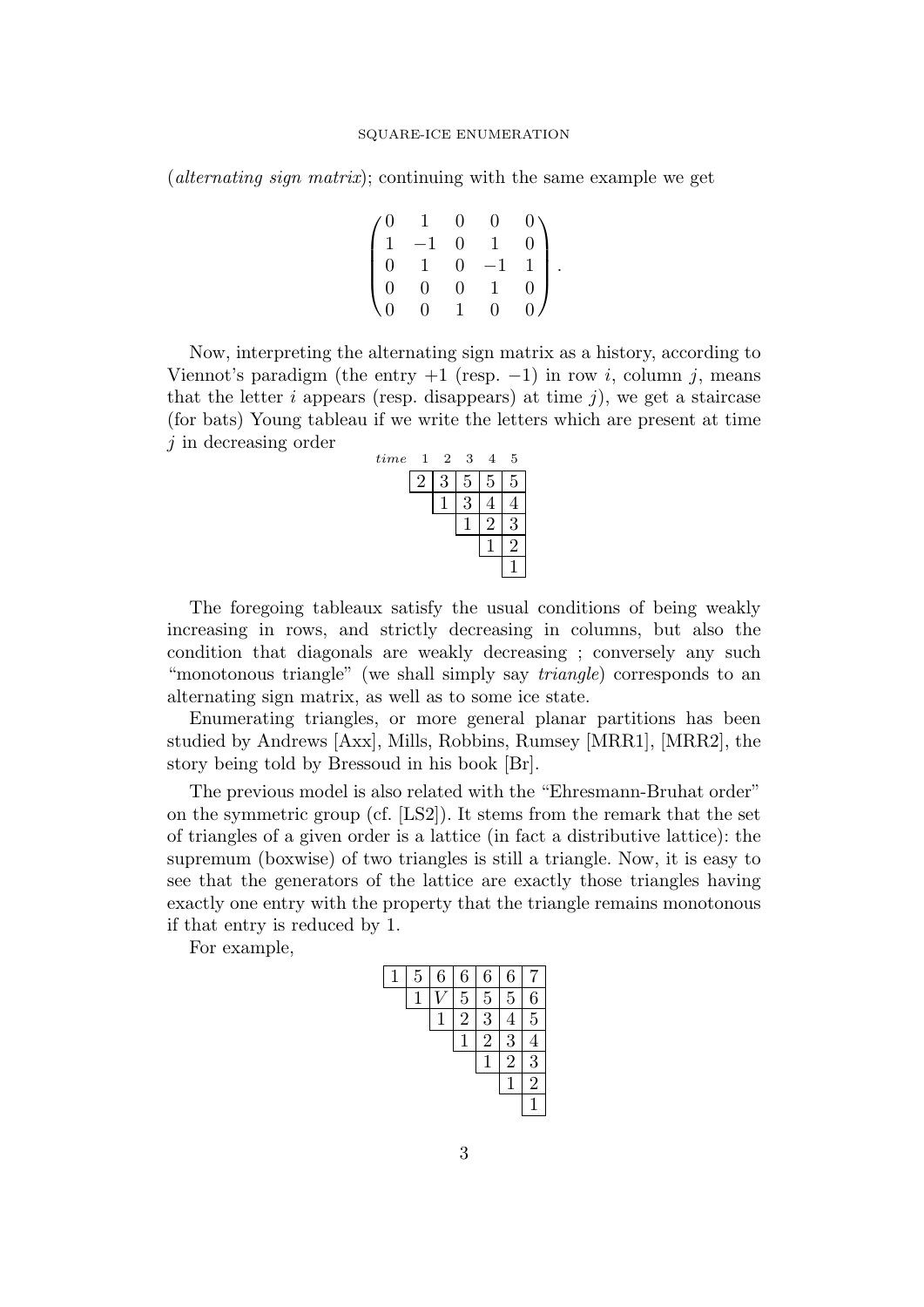is such a generator (the special entry, which is allowed to decrease, is denoted by V and yields a monotonous triangle for  $V = 4$ ).

Now, the alternating sign matrix corresponding to such a triangle is a bigrassmannian permutation matrix : The bigrassmannian permutations are exactly those permutations obtained from the identity permutation by cutting it into four blocks, and exchanging the two middle blocks. For instance, flipping 234 and 56

 $[1 | 234 | 56 | 7] \mapsto [1 | 56 | 234 | 7]$ 

yields the bigrassmannian permutation associated with the previous triangle.

Of course, such permutations can be coded by the successive lengths of the blocks, the two middle blocks being non empty ( in the preceeding case, the sequence of lengths is  $1, 2, 3, 1$ , and the permutation will be denoted by  $[[1, 2, 3, 1]]$ .

Taking the boxwise order on triangles into account, one gets the following ordered set for the generators of the lattice of triangles of dimension 4



Antichains in the preceeding set (i.e. k-uples of non comparable bigrassmannian permutations) are by definition in bijection with elements of the lattice of triangles of size  $n$ , or alternating sign matrices of order  $n$ , or square ice configurations with  $n^2$  molecules. The reader may be willing to derive the 42 alternating sign matrices of order 4 from the above figure; there are, indeed, 42 antichains in this poset. For other connections, see [La] and for more information about the Ehresmann-Bruhat order on finite Coxeter groups, see [GK].

The problem of enumerating alternating sign matrices, due to Mills, Robbins, and Rumsey [MRR1], [MRR2] has resisted many attempts, till Zeilberger [Z1] gave a solution with the collaboration of his computer,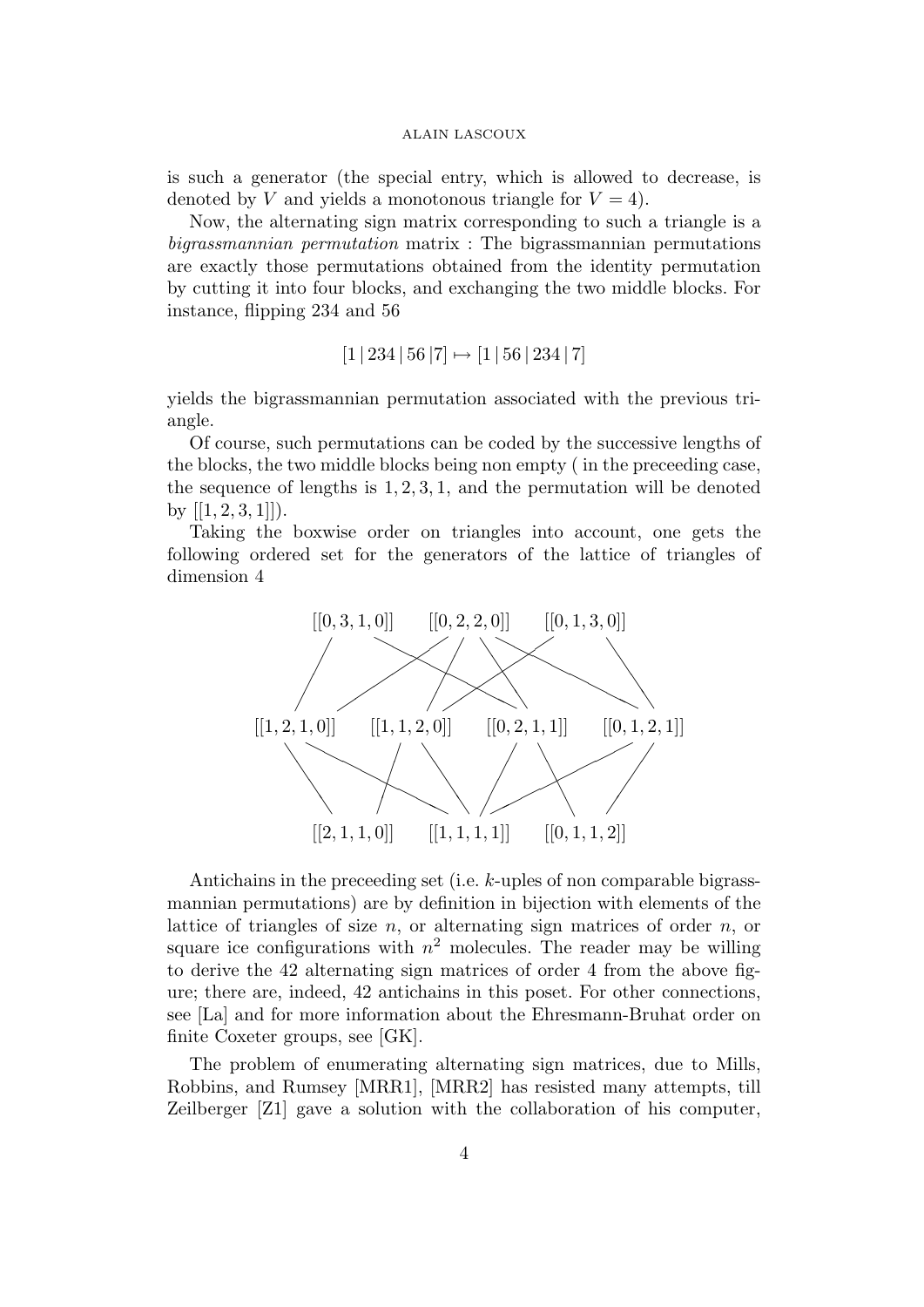the control of eighty eight of his friends (he has a lot more), and many references to the Bible. Shorter proofs were given by Kuperberg [Ku] and [Z2] again, after realizing that the partition function of square ice models had already been obtained by Korepin, Bogoliubov and Izergin [KBI]: it is expressed as a determinant generalizing Cauchy determinant. We are now ready to enumerate square ice models.

### 2. Cauchy type determinants

Given two sets of variables  $X = \{x\}$ ,  $Y = \{y\}$ , of the same cardinality Cauchy introduced two matrices (we do not burden variables with indices, because they play a symmetrical role; however, to write matrices one chooses an arbitrary total order on the  $x's \in X$  and the  $y's \in Y$ 

$$
M_0 = \left[\frac{1}{1 - xy}\right]_{x \in X, y \in Y} \quad \text{and} \quad M_1 = \left[\frac{1}{x - y}\right]_{x \in X, y \in Y}.
$$

From them one can extract a scalar product on symmetric functions, as well as several pairs of adjoint bases, the most conspicuous one being the self-adjoint basis of Schur functions.

Pulling out from  $\det(M_1)$  the Vandermonde determinants  $\Delta(X)$ ,  $\Delta(Y)$ and the product  $\prod_{x \in X, y \in Y} (1/(x-y))$ , one is left with a symmetric polynomial

$$
F_1(X,Y) = \det(M_1) \frac{\prod(x-y)}{\Delta(X)\,\Delta(Y)} . \tag{1}
$$

One easily checks that  $F_1$  is equal to 1, and this fact, in a sense, could summarize the first chapter of Macdonald's book [Ma].

Borchardt [Bo] went one step further, and considered

$$
M_2 := \left[\frac{1}{(x-y)^2}\right] \ .
$$

He proved that

$$
\det(M_2) = \det(M_1) \text{ Perm}(M_1) ,
$$

where

$$
\text{Perm}(M_1) = \sum_{\mu \in \mathfrak{S}(X)} \left( \frac{1}{(x_1 - y_1) \cdots (x_n - y_n)} \right)^{\mu}
$$

is the usual permanent, the summation being over all the permutations of the  $x$ 's. Therefore the symmetric function

$$
F_2(X,Y) = \det(M_2) \frac{\prod (x-y)^2}{\Delta(X)\,\Delta(Y)}\tag{2}
$$

is expressed by a summation over the symmetric group.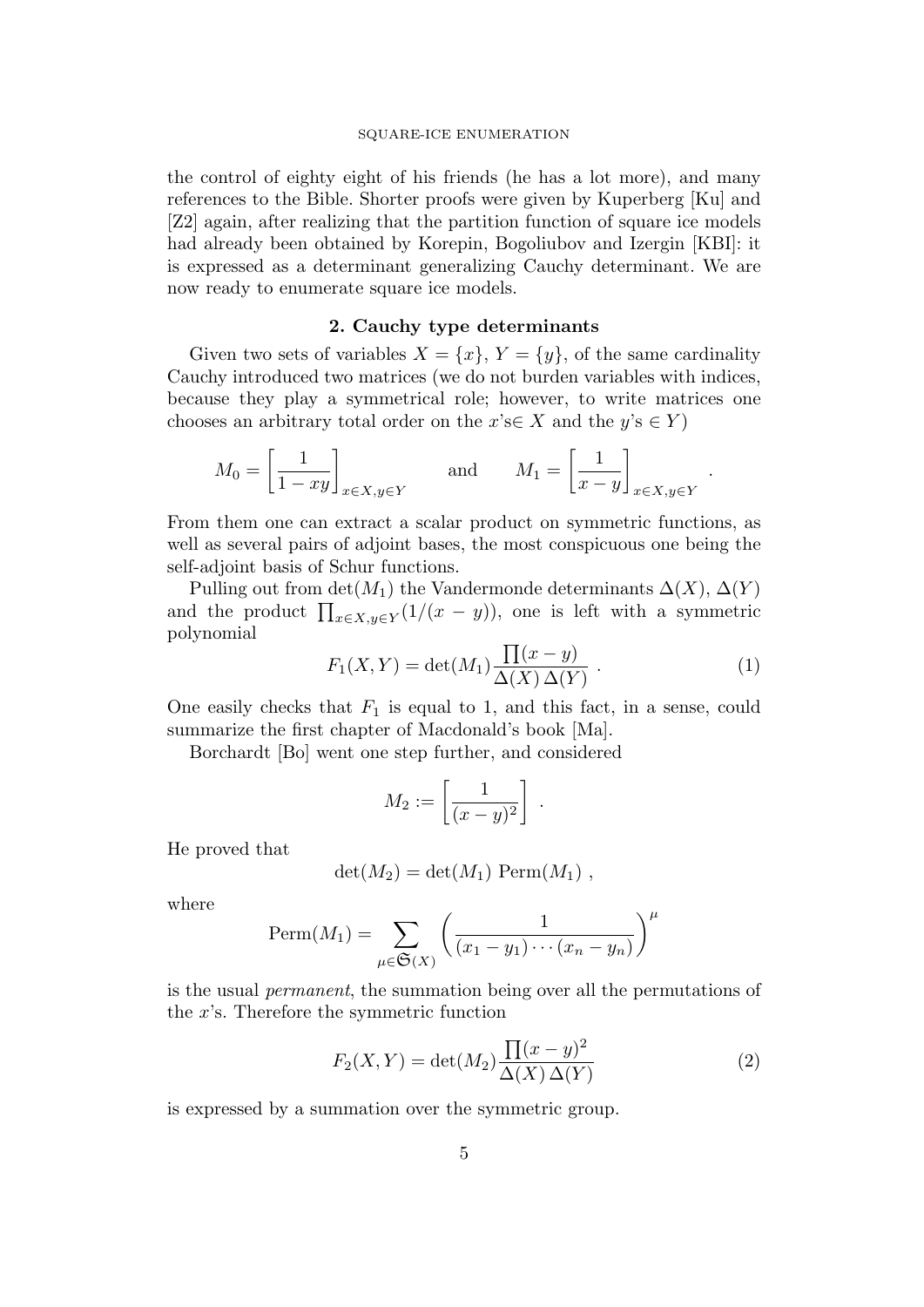Now, thanks to some giants, the shoulders of which Zeilberger [Z2] escalated to provide a short alternating-sign-matrices enumeration, we know that we must polarize squares, the simplest versions being

$$
(x-y)^2 \longrightarrow (x-y)(qx-y); \tag{ice}
$$

$$
(x - y)^2 \longrightarrow (x - y)(x - y + \gamma);
$$
 (Bethe)

with q and  $\gamma$  some fixed constants independent of the x's and y's.

Introducing another set of variables  $Z = \{z\}$  of the same cardinality as  $X$  and  $Y$ , one can more generally polarize as follows

$$
(x_i - y_j) \longrightarrow (x_i - y_j) (z_i - y_j).
$$

We intend to describe the symmetric polynomial

$$
F_Z(X, Y) := \det\left(\left[\frac{1}{(x_i - y_j)(z_i - y_j)}\right]\right) \frac{\prod(x - y) \prod(z - y)}{\Delta(X) \Delta(Y)} \tag{3}
$$

in the two cases of physical interest

$$
z_i = qx_i
$$
 or  $z_i = x_i + \gamma$ .

In order to to this we will make use of the divided differences  $\partial_i$  involving pairs of variables  $x_i$ ,  $z_i$ 

$$
\partial_i: f \mapsto \frac{f - f^{\sigma_i}}{x_i - z_i} ,
$$

where  $\sigma_i$  is the transposition exchanging  $x_i$  and  $z_i$ . We also need *complete* functions  $S_k(A - B)$  of differences of sets of variables (alphabets) that can be defined by the following generating function :

$$
\sum_{0}^{\infty} u^{k} S_{k}(A-B) := \frac{\prod_{b \in B} (1 - ub)}{\prod_{a \in A} (1 - ua)}.
$$

We write  $x_i + z_i$  for the alphabet  $A = \{x_i, z_i\}$  and  $S_{\alpha,\beta}(A - B, C - D)$  for the two-row Schur function

$$
S_{\alpha,\beta}(A-B,C-D) := \begin{vmatrix} S_{\alpha}(A-B) & S_{\alpha+1}(A-B) \\ S_{\beta-1}(C-D) & S_{\beta}(C-D) \end{vmatrix}.
$$

In particular,  $z_i^k \prod_{y \in Y} (x_i - y)$  can be written as  $S_{n,k}(x_i - Y, x_i + z_i)$ . However, the image of  $\prod_{y \in Y} (1-y)/(1-x_i)$  under  $\partial_i$  is

$$
\prod\nolimits_{y\in Y}(1-y)/(1-x_i)(1-z_i) .
$$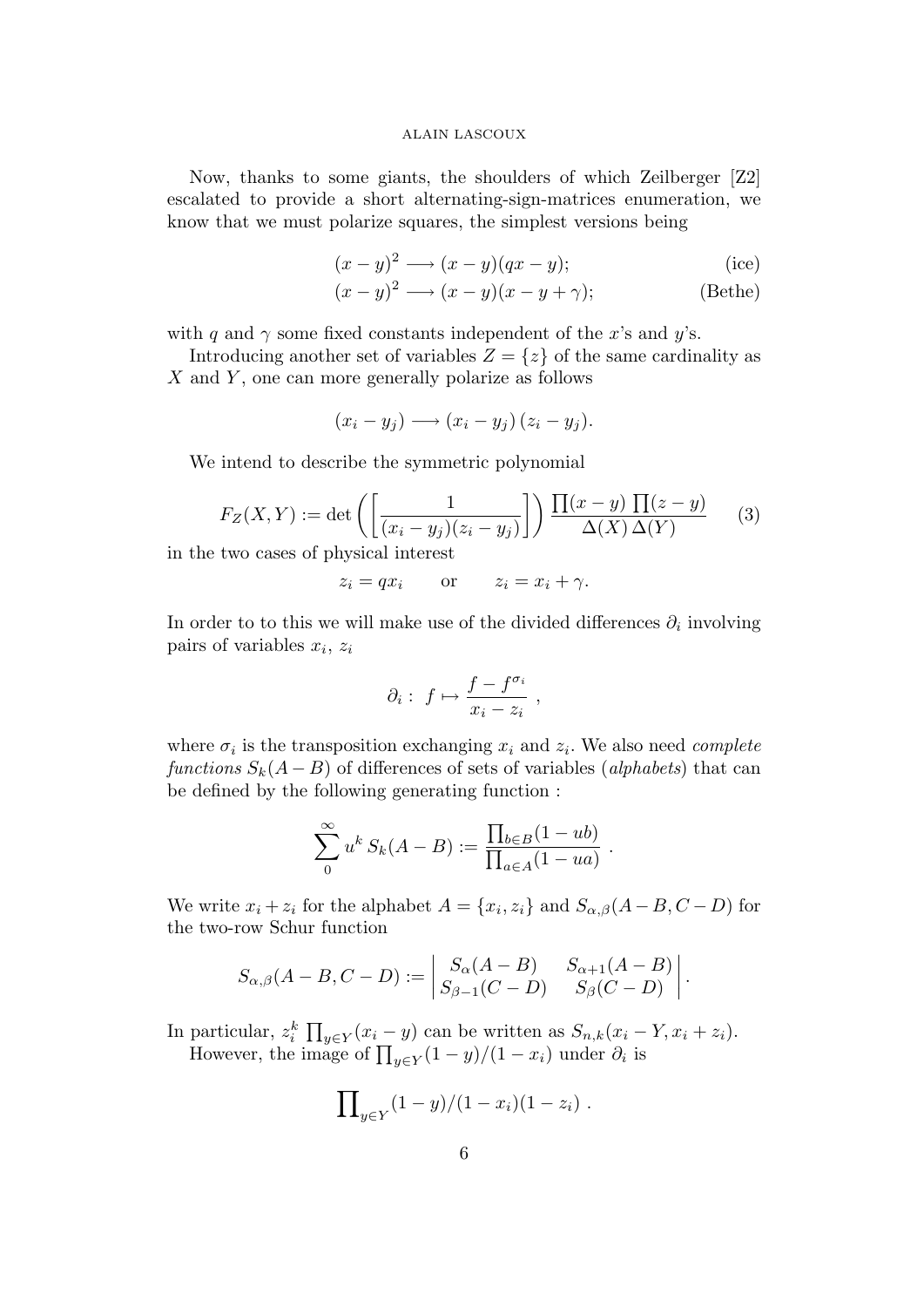### SQUARE-ICE ENUMERATION

In other words,  $\partial_i$  sends  $S_j(x_i - Y)$  onto  $S_{j-1}(x_i + z_i - Y)$  for any  $j \in \mathbb{Z}$ . Hence the image of  $S_{n,k}(x_i - Y, x_i + z_i)$  under  $\partial_i$  is

$$
S_{n-1,k}(x_i + z_i - Y, x_i + z_i) = \begin{vmatrix} S_{n-1}(x_i + z_i - Y) & S_n(x_i + z_i - Y) \\ S_{k-1}(x_i + z_i) & S_k(x_i + z_i) \end{vmatrix} (4)
$$

that can be developped by linearity in  $Y$  into

$$
\sum_{h=-1}^{n-1} S_{h,k}(x_i + z_i, x_i + z_i) S_{n-1-h}(-Y)
$$
\n(5)

$$
= \sum_{h=k}^{n-1} S_{h,k}(x_i + z_i) S_{n-1-h}(-Y) - \sum_{h=0}^{k-1} S_{k-1,h}(x_i + z_i) S_{n-h}(-Y). \tag{6}
$$

On the other hand, the image of the Cauchy determinant  $|1/(z - y)|$ under the product  $\partial_1, \ldots, \partial_n$  is the determinant of

$$
M_Z := \left[ \frac{1}{(x_i - y_j)(z_i - y_j)} \right] ,
$$

since each  $\partial_i$  acts on row i only. Write  $R(X, Y)$  for the product of differences  $\prod (x - y)$ . The Cauchy determinant  $|1/(z - y)|$  is equal to

$$
\frac{\Delta(Y)}{R(X,Y)R(Z,Y)}\Delta(Z)R(X,Y) = \frac{\Delta(Y)}{R(X,Y)R(Z,Y)}\det(M_3),\qquad(7)
$$

with

$$
M_3 := [S_{n,j-1}(x_i - Y, x_i + z_i)]
$$

Now, the factor  $\Delta(Y)$   $(R(X, Y) R(Z, Y))^{-1}$  commutes with the product of the  $\partial_i$ , since it is symmetrical in the  $x_i$  and  $z_i$ . According to (4), the image of  $det(M_3)$  is therefore equal to the determinant of

$$
M_4 := [S_{n-1,j-1}(x_i + z_i - Y, x_i + z_i)] \t . \t (8)
$$

Expansion  $(5)$  exactly tells that the matrix  $M_4$  factorizes into a product of a matrix of two-part Schur functions in  $(x_i + z_i)$ , and a matrix of  $\Lambda_i := S_{1^i}(Y)$  or zeroes.

For example, for  $n = 2$ , one has

$$
\begin{pmatrix} s_0(x_1+z_1) & s_1(x_1+z_1) & s_{1,1}(x_1+z_1) \ s_0(x_2+z_2) & s_1(x_2+z_2) & s_{1,1}(x_2+z_2) \end{pmatrix} \begin{pmatrix} -\Lambda_1 & -\Lambda_2 \ \Lambda_0 & 0 \ 0 & \Lambda_0 \end{pmatrix}.
$$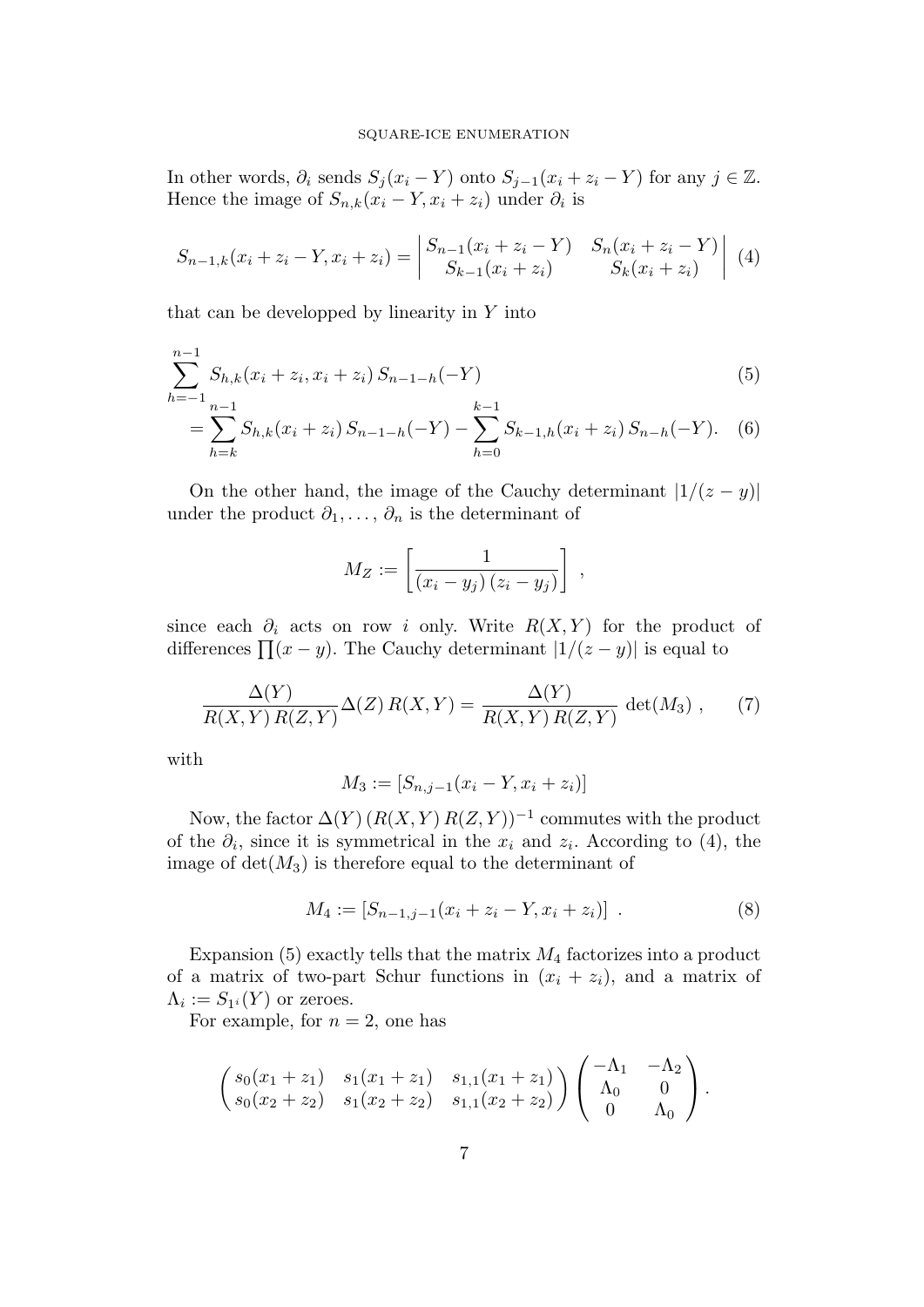For  $n=3$ ,  $\sqrt{ }$  $\overline{1}$  $1 s_1(x_1 + z_1) s_2(x_1 + z_1) s_{1,1}(x_1 + z_1) s_{2,1}(x_1 + z_1) s_{2,2}(x_1 + z_1)$  $1 s_1(x_2 + z_2) s_2(x_2 + z_2) s_{1,1}(x_2 + z_2) s_{2,1}(x_2 + z_2) s_{2,2}(x_2 + z_2)$  $1 s_1(x_3 + z_3) s_2(x_3 + z_3) s_{1,1}(x_3 + z_3) s_{2,1}(x_3 + z_3) s_{2,2}(x_3 + z_3)$  $\setminus$  $\overline{1}$ ×  $\sqrt{ }$  $\begin{array}{|c|c|} \hline \quad \quad & \quad \quad & \quad \quad \\ \hline \quad \quad & \quad \quad & \quad \quad \\ \hline \quad \quad & \quad \quad & \quad \quad \\ \hline \end{array}$  $\Lambda_2$   $\Lambda_3$  0  $-\Lambda_1$  0  $\Lambda_3$  $\Lambda_0$  0 0 0  $-\Lambda_1$   $-\Lambda_2$  $0 \qquad \Lambda_0 \qquad 0$  $0 \qquad 0 \qquad \Lambda_0$  $\setminus$  $\begin{array}{c} \hline \end{array}$ .

Finally, for  $n = 4$ , writing  $s_{\lambda}$  for the Schur functions of  $x_i + z_i$ ,  $i = 1, \ldots, 4$ , the factorization is

$$
\begin{bmatrix} s_0, s_1, s_2, s_3, s_{11}, s_{21}, s_{22}, s_{31}, s_{32}, s_{33} \end{bmatrix} \begin{bmatrix} -\Lambda_3 & -\Lambda_4 & 0 & 0 \\ \Lambda_2 & 0 & -\Lambda_4 & 0 \\ -\Lambda_1 & 0 & 0 & -\Lambda_4 \\ \Lambda_0 & 0 & 0 & 0 \\ 0 & \Lambda_2 & \Lambda_3 & 0 \\ 0 & -\Lambda_1 & 0 & \Lambda_3 \\ 0 & 0 & -\Lambda_1 & -\Lambda_2 \\ 0 & \Lambda_0 & 0 & 0 \\ 0 & 0 & \Lambda_0 & 0 \\ 0 & 0 & 0 & \Lambda_0 \end{bmatrix}
$$

.

Any specialization  $z_i = g(x_i)$ , g being an arbitrary function of one variable, will allow to factor out a matrix of determinant  $\Delta(X)$  from the left matrix, and thus to explicit the symmetric function  $F_Z(X, Y)$ . The two-row Schur function  $S_{\alpha,\beta}(x_i+z_i)$  becomes a polynomial  $f(x_i;\alpha,\beta)$  of degree  $n(\alpha, \beta)$  that can be formally written  $S_{n(\alpha, \beta)}(x_i - A_{\alpha, \beta})$ , for some alphabet  $A_{\alpha,\beta}$  of cardinality  $n(\alpha,\beta)$  (= the "alphabet of zeroes" of the polynomial  $f(x_i; \alpha, \beta)$ ).

Now, for any integer  $k$ , one has the expansion

$$
S_k(x_i - A_{\alpha,\beta}) = S_k((x_i - X) + (X - A_{\alpha,\beta}))
$$
  
= 
$$
\sum_{0 \le j \le n-1} S_{k-j}(x_i - X) S_j(X - A_{\alpha,\beta}).
$$

Therefore, from the matrix  $[S_{n(\alpha,\beta)}(x_i - A_{\alpha,\beta})]$ , one can extract the left factor  $[S_{j-1}(x_i - X)]_{1 \leq j,i \leq n}$  (the determinant of which is  $\Delta(X)$ ) and one is left with the matrix

$$
\left[S_{n(\alpha,\beta)-i+1}(X - A_{\alpha,\beta})\right]_{n-1 \ge \alpha \ge \beta \ge 0; 1 \le i \le n}.
$$
 (9)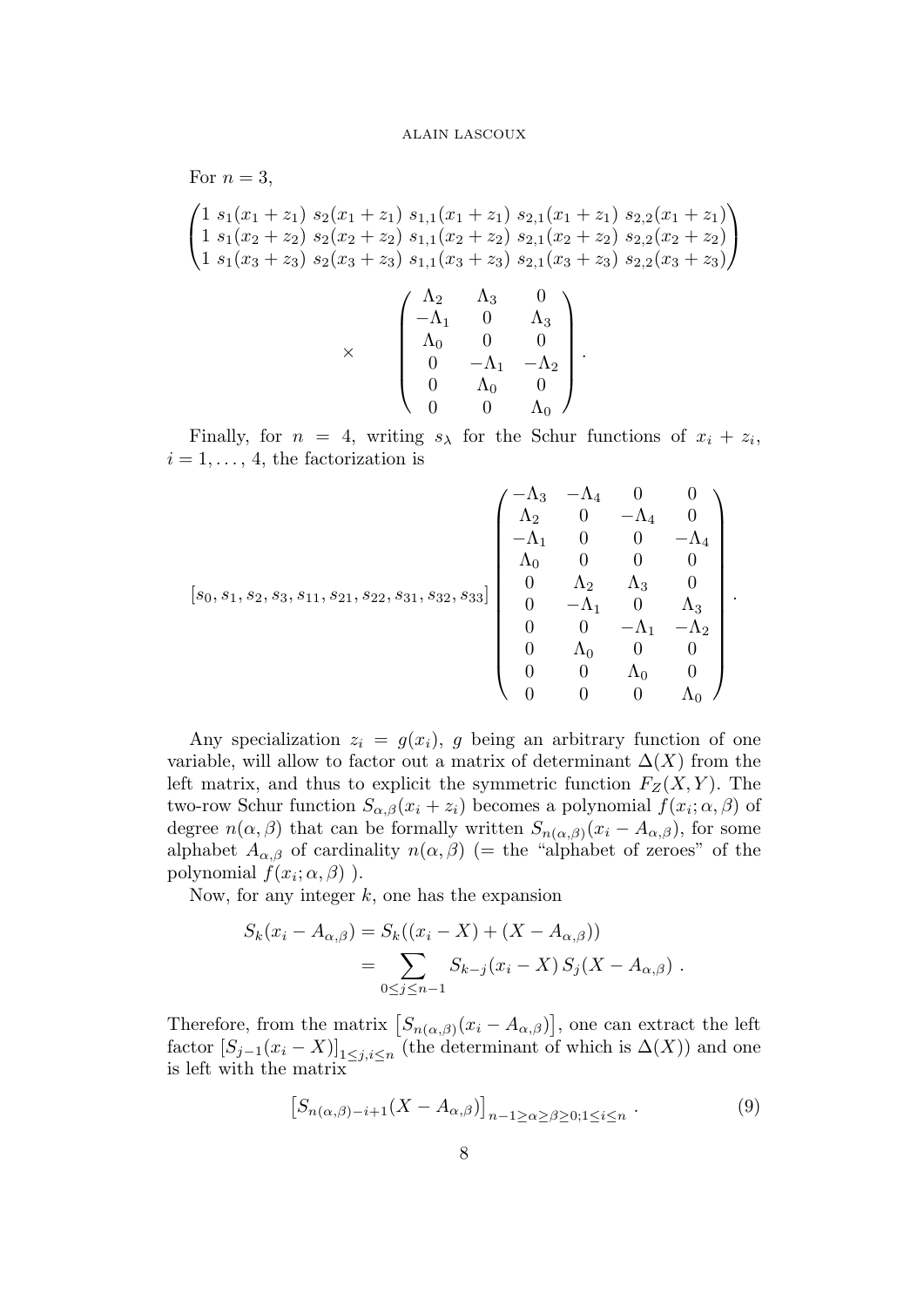Let us be more precise in the case of Bethe's function (we refer to [Ga] for many other expressions of this function). For  $z = x + \gamma$ , the Schur function  $S_{\alpha,\beta}(x+z)$  specializes to

$$
\frac{1}{\gamma} \begin{vmatrix} (x+\gamma)^{\alpha+1} & (x+\gamma)^{\beta} \\ x^{\alpha+1} & x^{\beta} \end{vmatrix} = (x+\gamma)^{\beta} \sum_{i=0}^{\alpha-\beta} x^{\alpha-i} \gamma^{i} {\alpha+1-\beta \choose i+1} \qquad (10)
$$

$$
= \sum_{0}^{\alpha} \gamma^{i} x^{\alpha+\beta-i} \left( {\alpha+1 \choose i} - {\binom{i}{\alpha+1-i}} \right)
$$

Let us write the preceding polynomial as

$$
\sum_{0\leq i\leq \alpha+\beta}c^i_{\alpha,\beta}\gamma^ix^{\alpha+\beta-i}
$$

and for any alphabet X, and any partition of length  $\leq 2$ , define

$$
S^k_{\alpha,\beta}(X) := \sum_{0 \le i \le \alpha + \beta} c^i_{\alpha,\beta} \gamma^i S_{\alpha+\beta-i-k}(X) . \tag{11}
$$

.

Write  $\chi(a = b)$  for the Boolean function which tests equality. The combination of (8) and (10) produces the following factorization.

**Theorem**  $\gamma$ . Let X and Y be two alphabets of cardinality n,  $\gamma$  an extra parameter. Then the symmetric function

$$
F^{\gamma}(X,Y) := \left| \frac{1}{(x-y)(x-y+\gamma)} \right|_{x \in X, y \in Y} \frac{\prod(x-y)(x-y+\gamma)}{\Delta(X)\,\Delta(Y)} \tag{12}
$$

is the determinant of the product of matrices

$$
\begin{aligned} \left[S_{\alpha,\beta}^{i-1}(X)\right]_{1\leq i\leq n}^{n-1\geq\alpha\geq\beta\geq 0} \\ &\times\left[\chi(\beta=j-1)S_{n-1-\alpha}(-Y)-\chi(\alpha=j-2)S_{n-\beta}(-Y)\right]_{n-1\geq\alpha\geq\beta\geq 0}^{1\leq j\leq n} \end{aligned}
$$

The following factorizations and Bethe functions are readily computed by ACE [AV], the output being randomly distributed by Maple. Writing  $\Lambda_i$  for  $(-1)^i S_i(-Y)$ , and  $s_i$  for  $S_i(X)$ , we get:

$$
\begin{pmatrix}\n1 & \gamma + 2s_1 & \gamma s_1 + s_2 \\
0 & 2 & \gamma + s_1\n\end{pmatrix}\n\begin{pmatrix}\n-\Lambda_1 & -\Lambda_2 \\
\Lambda_0 & 0 \\
0 & \Lambda_0\n\end{pmatrix}\n= (2\Lambda_2 + g^2 - g\Lambda_1) + (g - \Lambda_1)s_1 + 2s_{1,1};
$$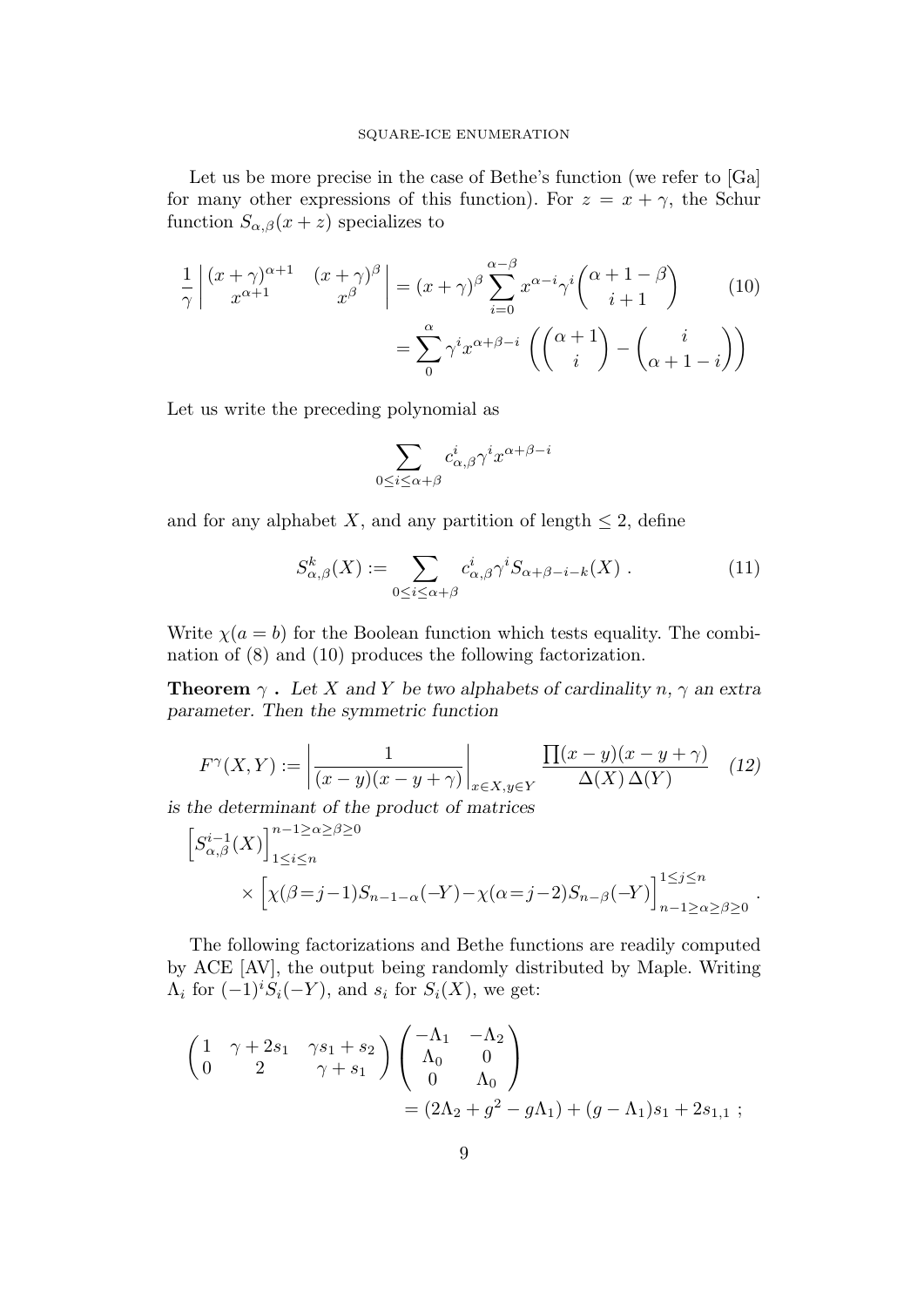$$
\begin{pmatrix}\n1 & \gamma + 2s_1 & \gamma^2 + 3\gamma s_1 + 3s_2 & \gamma s_1 + s_2 & \gamma^2 s_1 + 3\gamma s_2 + 2s_3 \\
0 & 2 & 3\gamma + 3s_1 & \gamma + s_1 & \gamma^2 + 3\gamma s_1 + 2s_2 \\
0 & 0 & 3 & 1 & 3\gamma + 2s_1\n\end{pmatrix}\n\begin{pmatrix}\n\Lambda_2 & \Lambda_3 & 0 \\
-\Lambda_1 & 0 & \Lambda_3 \\
\Lambda_0 & 0 & 0 \\
0 & -\Lambda_1 & -\Lambda_2 \\
0 & \Lambda_0 & 0 \\
0 & 0 & \Lambda_0\n\end{pmatrix}
$$

 $= 6 s_{2,2,2} + (\gamma^6 - 2 \Lambda_1 \gamma^5 + 4 \Lambda_1 \Lambda_3 \gamma^2 + 2 \Lambda_2^2 \gamma^2 + 3 \gamma^4 \Lambda_2 + {\Lambda_1}^2 \gamma^4 + 6 {\Lambda_3}^2 6 \Lambda_3 \Lambda_2 \gamma - 3 \Lambda_1 \Lambda_2 \gamma^3 - 3 \Lambda_3 \gamma^3) + (-4 \Lambda_3 \gamma^2 - 4 \Lambda_1 \gamma^4 + 2 \Lambda_2{}^2 \gamma + 4 \Lambda_1 \Lambda_3 \gamma 4 {\Lambda_1 \gamma^2 \Lambda_2} + 2 {\gamma^5} - 4 {\Lambda_2 \Lambda_3} + 2 {\Lambda_1}^2 {\gamma^3} + 4 {\Lambda_2 \gamma^3}) s_1 + ({\gamma^4} + {\Lambda_1}^2 {\gamma^2} - {\Lambda_1 \Lambda_2 \gamma} +$  $2 {\Lambda}_1 {\Lambda}_3 + {\Lambda}_2 {\gamma}^2 - 2 {\Lambda}_1 {\gamma}^3 - 3 {\Lambda}_3 {\gamma}) s_2 + (-4 {\Lambda}_1 + 6 {\gamma}) s_{2,2,1} + (3 {\gamma}^3 - 3 {\Lambda}_3 - {\Lambda}_1 {\Lambda}_2 4 {\Lambda_1 \gamma^2} + 3 {\Lambda_2 \gamma} + {\Lambda_1}^2 \gamma ) s_{2,1} + (2 {\Lambda_2}^2 + 2 {\Lambda_1}^2 {\gamma^2} - 4 {\Lambda_1} {\Lambda_2 \gamma} - 6 {\Lambda_1 \gamma^3} + 4 {\gamma^4} +$  $(6 {\Lambda_2} \gamma^2) s_{1,1} + (12 {\Lambda_3} - 8 {\Lambda_1} \gamma^2 + 6 \gamma^3 - 4 {\Lambda_1} {\Lambda_2} + 4 {\Lambda_1}^2 \gamma ) s_{1,1,1} + (2 {\Lambda_2} + 2 \gamma^2 (2{\Lambda}_1\gamma) s_{2,2} + (2{\Lambda}_1{}^2 + 6\gamma^2 - 6 {\Lambda}_1\gamma) s_{2,1,1}$ 

On the other hand, when the  $z_i$  specialize to  $qx_i$ , one has a more convenient factorization into smaller matrices. Indeed,

$$
S_{\alpha,\beta}(x+qx) = x^{\alpha+\beta}(q^{\beta}+q^{\beta+1}+\cdots+q^{\alpha}) = x^{\alpha+\beta}q^{\beta}[\alpha-\beta+1]_q , (13)
$$

with  $[k]_q := 1 + q + \cdots + q^{k-1}$ . Combining these values with expansion (6), one gets the following property.

**Theorem q.** Let X and Y be two alphabets of cardinality n, q an extra parameter. Then the symmetric function

$$
F_q(X,Y) := \left| \frac{1}{(x-y)(qx-y)} \right|_{x \in X, y \in Y} \frac{\prod(x-y)(qx-y)}{\Delta(X)\Delta(Y)} \tag{14}
$$

is the determinant of the product of

$$
[S_{j-i}(X)]_{1\leq i\leq n,1\leq j\leq 2n-1}\left[\frac{q^{j-k+1}-q^{k-1}}{q-1}\,S_{n-j+k-1}(-Y)\right]_{1\leq j\leq 2n-1,1\leq k\leq n}
$$

The coefficient of any Schur function  $S_{\lambda}(X)$ ,  $\lambda_1 \geq \cdots \geq \lambda_n \geq 0$ , in the expansion of  $F_q(X, Y)$  is equal to the minor on rows  $\lambda_n + 1, \ldots, \lambda_1 + n$ , columns  $1, \ldots, n$  of the matrix in Y.

For example, for  $n = 2$ ,  $F_q(X, Y)$  is the determinant of the product

$$
\begin{pmatrix} S_0 & S_1 & S_2 \ 0 & S_0 & S_1 \end{pmatrix} \cdot \begin{pmatrix} -\Lambda_1 & -\Lambda_2 \ 1+q & 0 \ 0 & q \end{pmatrix} = (1+q)\Lambda_2 - q(x_1+x_2)\Lambda_1 + (q+q^2)x_1x_2
$$

still writing  $S_k$  for  $S_k(X)$ , and  $\Lambda_i$  for  $(-1)^i S_i(-Y)$ , i.e. for the *i*-th elementary symmetric function of Y .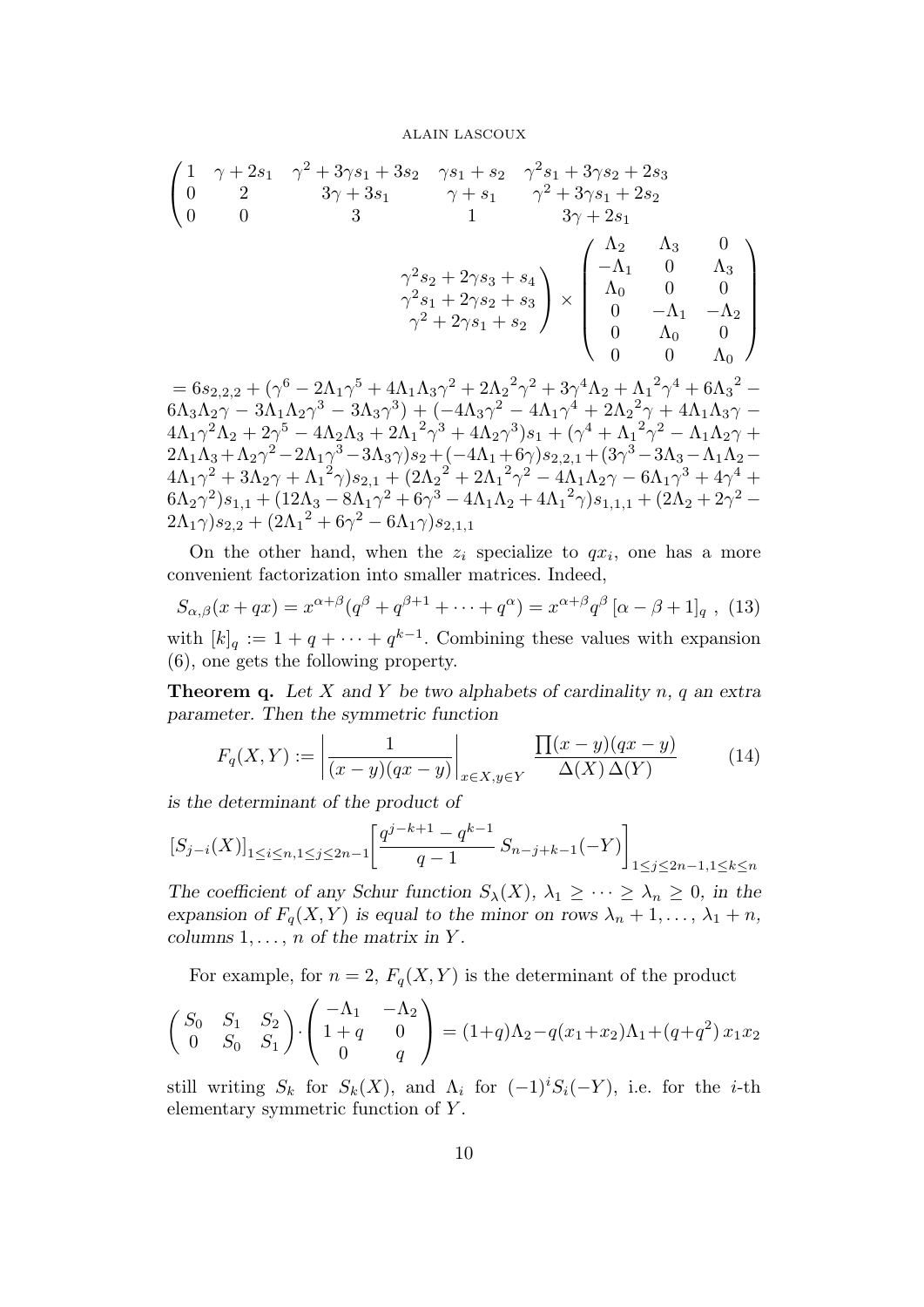For  $n = 3, 4, 5$ , writing [k] for the q-integer  $[k]_q$ , ACE [AV] produces the right matrices

$$
\left(\begin{array}{cccc} \Lambda_2 & \Lambda_3 & 0 \\ -[2]\Lambda_1 & 0 & [2]\Lambda_3 \\ [3] & -q\Lambda_1 & -q\Lambda_2 \\ 0 & q[2] & 0 \\ 0 & 0 & q^2 \end{array}\right), \quad \left(\begin{array}{cccc} -\Lambda_3 & -\Lambda_4 & 0 & 0 \\ [2]\Lambda_2 & 0 & -[2]\Lambda_4 & 0 \\ -[3]\Lambda_1 & q\Lambda_2 & q\Lambda_3 & -[3]\Lambda_4 \\ [4] & q[2]\Lambda_1 & 0 & q[2]\Lambda_3 \\ 0 & q[3] & -q^2\Lambda_1 & -q^2\Lambda_2 \\ 0 & 0 & q^2[2] & 0 \\ 0 & 0 & 0 & q^3 \end{array}\right),
$$

$$
\left(\begin{array}{cccc} \Lambda_4 & \Lambda_5 & 0 & 0 & 0 \\ -[2]\Lambda_3 & 0 & [2]\Lambda_5 & 0 & 0 \\ [3]\Lambda_2 & -q\Lambda_3 & -q\Lambda_4 & [3]\Lambda_5 & 0 \\ -[3]\Lambda_1 & q[2]\Lambda_2 & 0 & -q[2]\Lambda_4 & [4]\Lambda_5 \\ [5] & -q[3]\Lambda_1 & q^2\Lambda_2 & q^2\Lambda_3 & -q[3]\Lambda_4 \\ 0 & q[4] & -q^2[2]\Lambda_1 & 0 & q^2[2]\Lambda_3 \\ 0 & 0 & q^2[3] & -q^3\Lambda_1 & -q^3\Lambda_2 \\ 0 & 0 & 0 & 0 & q^4 \end{array}\right)
$$

and the expansion of  $F_q(X, Y)$ , for  $n = 3$ , is (writing, for each Schur function of X, its coefficient in Y as a sum of Schur functions in Y)

$$
s_0(X): (q+1)(q^2+q+1)(s_{111111}+s_{21111}+s_{222}+s_{2211})s_1(X): -q(q+1)^2(s_{11111}+s_{221}+s_{2111})s_2(X): q^2(s_{1111}+s_{211})(q+1)s_{11}(X): q^2(s_{1111}+s_{22}+s_{211})(q+1)s_{21}(X): -q^2(qs_{21}+2qs_{111}+s_{111}q^2+s_{111})s_{22}(X): q^3s_{11}(q+1)s_{111}(X): q(q+1)^2(s_{111}q^2-qs_{21}+s_{111})s_{211}(X): (q+1)q^3(s_2+s_{11})s_{221}(X): -s_1q^3(q+1)^2s_{222}(X): sq^3(q+1)(q^2+q+1).
$$

Lastly, for  $n = 4$  one has the following expansion of the function  $F_q(X, Y)$  (that it is impossible to obtain directly from the expansion of (3), the object being to large for Maple):

 $s_0(X): (q^2+1)(q^2+q+1)(q+1)^2(s_{1...1}+2s_{21...1}+3s_{2211...1}+5s_{22221...1}+$  $4s_{2221...1} + 3s_{2222211} + s_{31...1} + 2s_{321...1} + 4s_{3222111} + 3s_{3221...1} + s_{222222} +$  $2s_{322221} + s_{331...1} + 3s_{332211} + 2s_{3321...1} + s_{3333} + 2s_{33321} + s_{33222} + s_{333111})$ 

 $s_1(X) : -q(q+1)(q^2+q+1)^2(2s_{21...1}+s_{1...111}+2s_{222221}+s_{31...11}+$  $2s_{321...1} + 4s_{2221...1} + 3s_{221...1} + 4s_{2222111} + 3s_{3221...1} + 3s_{322211} + s_{3332} +$  $s_{33311} + s_{331...1} + 2s_{33221} + 2s_{332111} + s_{32222}$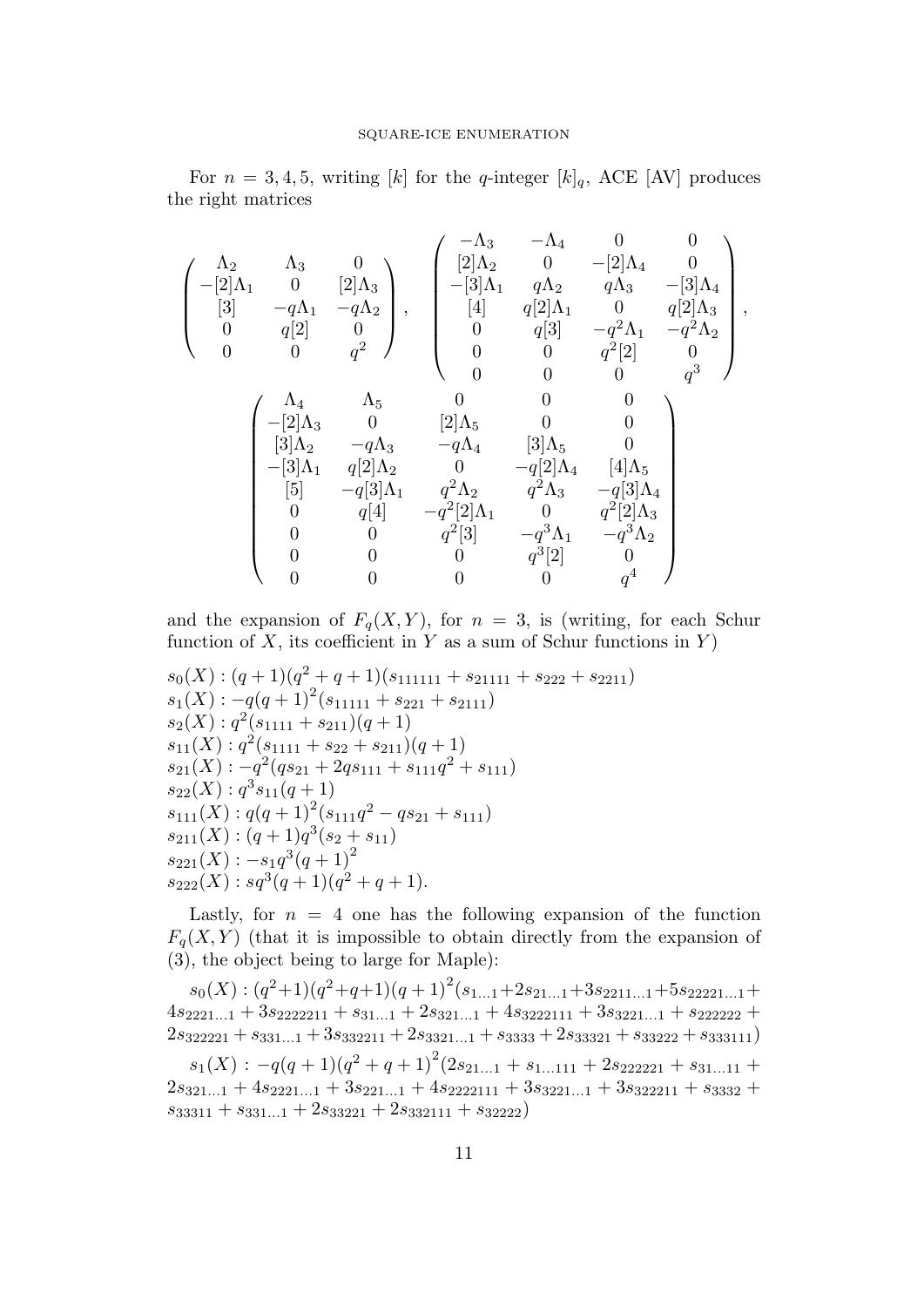$s_2(X): q^2(q^2+q+1)(q+1)^2(s_{1...11}+2s_{21...11}+3s_{221...1}+3s_{222211}+$  $3s_{2221...1} + s_{22222} + s_{31...1} + 2s_{321...1} + 2s_{32221} + 2s_{322111} + s_{331...1} + s_{3322} +$  $s_{33211})$ 

 $s_3(X)$ :  $-q^3(q+1)(q^2+q+1)(s_{1...1}+2s_{21...1}+2s_{221...1}+2s_{22221}+$  $2s_{222111} + s_{31...1} + s_{321...1} + s_{3222} + s_{32211}$ 

 $s_{11}(X): q^2(q+1)^2(q^2s_{33211}+q^2s_{322111}+q^2s_{3331}+q^2s_{2221...1}+qs_{3331}+$  $3q_{s_{221...1}} + 3q_{s_{222211}} + 4q_{s_{2221...1}} + 2q_{s_{21...11}} + q_{s_{1...11}} + q_{s_{331...1}} + q_{s_{3322}} +$  $2qs_{33211} + qs_{22222} + qs_{31...1} + 2qs_{321...1} + 2qs_{32221} + 3qs_{322111} + s_{33211} +$  $s_{322111} + s_{3331} + s_{2221...1}$ 

 $s_{21}(X) : -q^3(q+1)^3(s_{1...1}+2s_{2111...1}+3s_{222111}+3s_{221...1}+2s_{22221}+$  $s_{31...1} + 2s_{32211} + 2s_{321...1} + s_{3222} + s_{3321} + s_{33111}$ 

 $s_{31}(X): q^3(q+1)^2(q^2s_{1...11}+q^2s_{21...1}+q^2s_{221...1}+q^2s_{2222}+q^2s_{22211}+$  $qs_{1...11}+2qs_{21...1}+2qs_{221...1}+qs_{2222}+2qs_{22211}+qs_{31...1}+qs_{32111}+qs_{3221}+$  $s_{1...11} + s_{21...111} + s_{221...1} + s_{2222} + s_{22211}$ 

 $s_{22}(X)$ :  $q^4(q+1)^2(s_{1...11}+2s_{2111111}+3s_{221...1}+s_{2222}+2s_{22211}+$  $2s_{32111} + s_{3311} + s_{31...1} + s_{3221}$ 

 $s_{32}(X)$ :  $-q^4(q+1)(q^2s_{1...1}+q^2s_{21...1}+q^2s_{22111}+q^2s_{2221}+qs_{31111}+$  $qs_{3211}+3qs_{22111}+2qs_{2221}+2qs_{1...1}+3qs_{21...1}+s_{1...1}+s_{21...1}+s_{22111}+s_{2221})$ 

 $s_{33}(X): q^{5}(q+1)^{2}(s_{1...1}+s_{21...1}+s_{2211})$ 

 $s_{111}(X) : q^2(q+1)(-q^2s_{333} - 2q^2s_{3321} - q^2s_{33111} + qs_{1...1} + 2qs_{21...1} +$  $qs_{222111}+2qs_{221...1}+2qs_{22221}+qs_{31...1}+qs_{321111}-qs_{333}-qs_{3321}+qs_{3222}+$  $q^2s_{3222}-q^2s_{32211}+q^2s_{1...1111}+2q^2s_{21...1}+q^2s_{221...1}+2q^2s_{22221}+q^2s_{31...1}+$  $2q^4s_{21...1}+2q^4s_{222111}+2q^4s_{221...1}+2q^4s_{22221}+q^4s_{31...1}+q^4s_{32211}+q^4s_{1...11}+$  $q^4s_{321...1}+q^4s_{3222}+q^3s_{1...1}+2q^3s_{21...1}+q^3s_{222111}+2q^3s_{221...1}+2q^3s_{22221}+$  $q^3s_{31...1} + q^3s_{321...1} - q^3s_{333} - q^3s_{3321} + q^3s_{3222} + s_{31...1} + s_{321...1} + s_{3222} +$  $s_{32211} + 2s_{221...1} + 2s_{22221} + 2s_{222111} + s_{1...1} + 2s_{21...1})$ 

 $s_{211}(X) : -q^2(q+1)^2(qs_{21...1} - 2q^2s_{3221} + qs_{221...1} + qs_{2222} - q^2s_{332} +$  $qs_{1...11}-q^2s_{3311}-q^2s_{31...1}-2q^2s_{32111}-q^2s_{22211}+qs_{22211}+q^2s_{1...11}$  $q^2s_{221...1} + q^2s_{2222} + q^3s_{22211} + q^3s_{1...11} + q^3s_{21...1} + q^3s_{221...1} + q^3s_{2222} +$  $q^4s_{2222} + s_{1...11} + s_{21...1} + s_{221...1} + s_{2222} + s_{22211} + q^4s_{22211} + q^4s_{1...11} +$  $q^4s_{221111} + q^4s_{21...1})$ 

 $s_{311}(X) : -q^4(q+1)(q^2s_{22111}+q^2s_{2221}+q^2s_{1...1}+q^2s_{21...1}+2qs_{2221}+$  $qs_{3211} + qs_{31...1} + 2qs_{22111} + 2qs_{21...1} + qs_{1...1} + qs_{322} + s_{22111} + s_{2221} +$  $s_{1...1} + s_{21...1}$ 

 $s_{221}(X) : -(q+1)q^3(-q^4s_{1...1} - q^4s_{21...1} - q^4s_{22111} - q^4s_{2221} + q^3s_{3211}$  $q^{3} s_{1...1} + q^{3} s_{31...1} - q^{3} s_{2221} - q^{2} s_{1...1} + 2 q^{2} s_{22111} + q^{2} s_{322} + q^{2} s_{21...1} +$  $2q^2s_{31...1} + 3q^2s_{3211} + q^2s_{331} + qs_{3211} - qs_{1...1} + qs_{31...1} - qs_{2221} - s_{1...1}$  $s_{21...1} - s_{22111} - s_{2221}$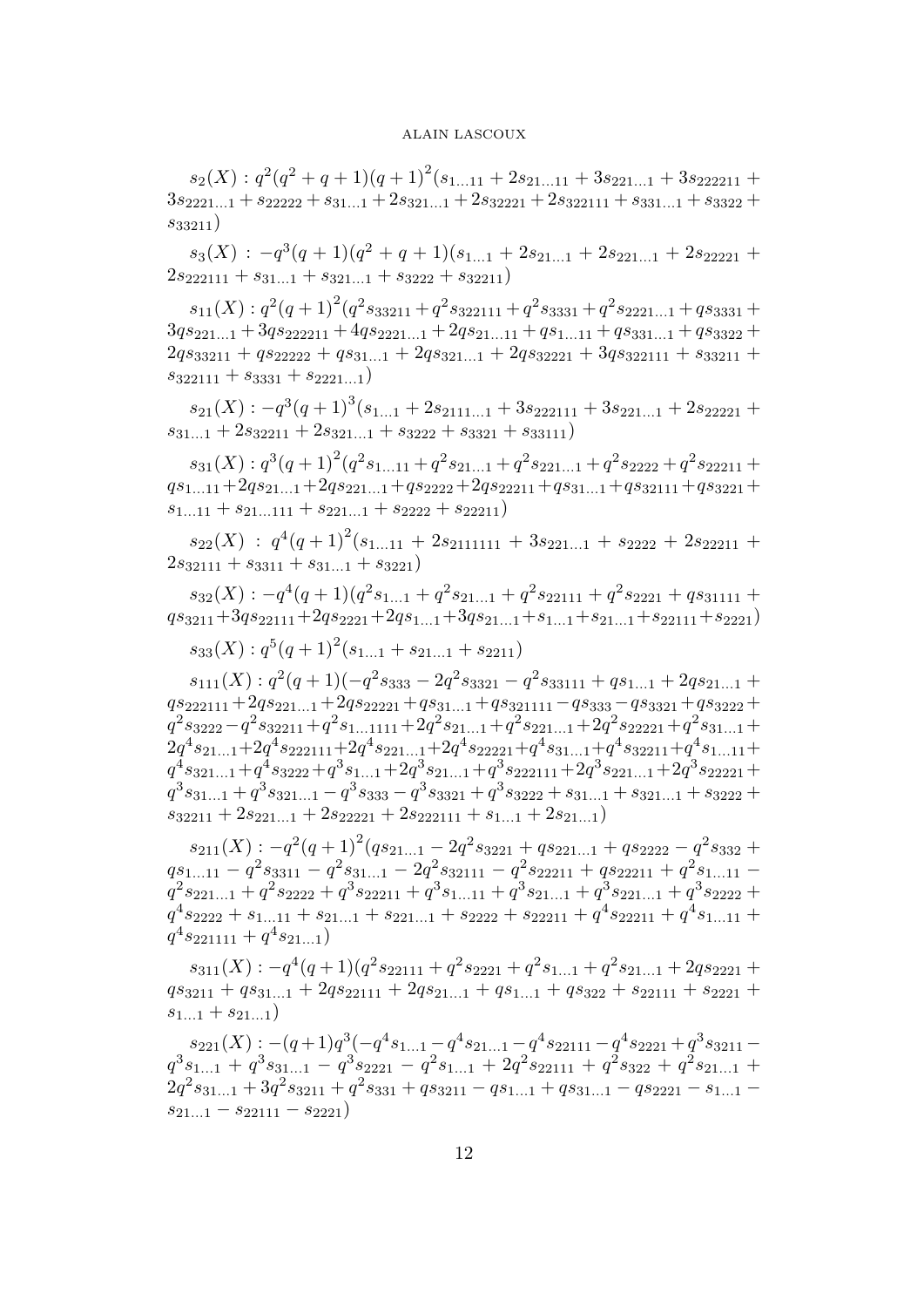$s_{321}(X): q^5(2s_{1...1}+2q^2s_{1...1}+3q^2s_{21...1}+q^2s_{222}+2q^2s_{2211}+5qs_{21...1}+$  $3qs_{1...1} + qs_{321} + 2qs_{222} + 4qs_{2211} + 2qs_{3111} + s_{3111} + 2s_{2211} + q^2s_{3111} +$  $3s_{21...1} + s_{222}$  $s_{331}(X)$ :  $-q^{5}(q+1)(q^{2}s_{1...1}+q^{2}s_{2111}+2qs_{1...1}+qs_{221}+2qs_{2111}+s_{1...1}+$  $s_{2111})$  $s_{222}(X) : -q^4(q+1)^2(q^2s_{222}-qs_{3111}-qs_{321}-qs_{2211}-qs_{21...1}+s_{222})$  $s_{322}(X)$ :  $-q^{5}(q+1)(q^{2}s_{1...1}+q^{2}s_{2111}+qs_{11...1}+2qs_{2111}+qs_{311}+qs_{221}+$  $s_{1...1} + s_{2111}$  $s_{332}(X): q^{5}(q+1)^{2}(q^{2}s_{1...1}+qs_{1...1}+qs_{211}+s_{1...1})$  $s_{333}(X)$ :  $-s_{111}q^{6}(q+1)(q^{2}+q+1)$  $s_{1...1}(X): q(q+1)^2(q^2s_{332}+s_{1...11}+s_{21...1}+s_{221...1}+s_{2222}+s_{22211} 2q^4s_{32111}-2q^4s_{31...1}+q^4s_{332}-q^4s_{3221}+2q^2s_{1...1}+2q^2s_{2222}+q^2s_{22211}$  $q^{\bar{5}}s_{32111}-q^{\bar{5}}s_{31...1}-q^{\bar{5}}s_{3221}+q^{\bar{6}}s_{1...1}+q^6s_{2111111}+q^{\bar{6}}s_{221...1}+q^6s_{2222}+$  $q^{6} s_{22211} + q^{3} s_{22211} - q^{3} s_{32111} - 2 q^{3} s_{31...1} + q^{3} s_{332} - q^{3} s_{3221} + 2 q^{3} s_{2222} +$  $q^3s_{3311} + q^4s_{22211} + q^5s_{1...1} + q^5s_{2222} + 2q^3s_{1...1} + q^3s_{221...1} + 2q^4s_{1...1} +$  $2q^4s_{2222} + qs_{1...1} + qs_{2222} - 2q^2s_{31...1} - 2q^2s_{32111} - q^2s_{3221} - qs_{31...1}$  $qs_{32111} - qs_{3221}$  $s_{2111}(X) : q^3(q+1)^3(2q^2s_{21...1}+q^2s_{1...1}+q^2s_{31...1}+2q^2s_{22111}+q^2s_{3211}+$  $q^2s_{2221} - q s_{322} - q s_{331} - q s_{3211} - q s_{2221} - q s_{22111} + 2 s_{21...1} + s_{1...1} + s_{31...1} +$  $2s_{22111} + s_{3211} + s_{2221}$  $s_{3111}(X)$  :  $-q^4(q+1)^2(q^2s_{21...1}+q^2s_{3111}-qs_{321}-qs_{222}-qs_{2211}+$  $s_{21}$   $_1 + s_{3111}$  $s_{2211}(X)$  :  $-q^3(q+1)^2(q^4s_{2211}+q^4s_{1...11}+q^4s_{21...1}+2q^3s_{2211}+$  $2q^3s_{21111} + 2q^3s_{1...1} + q^2s_{21...1} + 2q^2s_{1...1} - q^2s_{3111} - q^2s_{33} - 2q^2s_{321}$  $q^2s_{222} + 2qs_{2211} + 2qs_{21...1} + 2qs_{1...1} + s_{2211} + s_{111...1} + s_{21...1})$  $s_{3211}(X): q^4(q+1)(q^4s_{1...1}+q^4s_{2111}+q^3s_{1...1}-q^3s_{221}+q^3s_{2111}-q^2s_{32}+$  $q^2s_{1...1} - q^2s_{311} - 3q^2s_{221} + qs_{1...1} - qs_{221} + qs_{2111} + s_{11111} + s_{2111})$  $s_{3311}(X) : q^6(q+1)^2(s_{1...1}+s_{22}+s_{211})$  $s_{2221}(X) : q^4(q+1)^3(q^2s_{1...1}+q^2s_{221}+q^2s_{2111}-qs_{311}-qs_{32}-qs_{221}$  $qs_{2111} + s_{1}$   $1 + s_{221} + s_{2111}$  $s_{3221}(X)$ :  $-q^4(q+1)^2(s_{1...1}q^4+q^3s_{1...1}-q^2s_{31}+q^2s_{1...1}-q^2s_{22} 2q^2s_{211} + qs_{1...1} + s_{1...1})$  $s_{3321}(X) : -q^{6}(q+1)^{3}(s_{21}+s_{111})$  $s_{3331}(X)$ :  $s_{11}q^6(q^2+q+1)(q+1)^2$  $s_{2222}(X)$ :  $q^3(q+1)^2(q^6s_{1...1}+s_{1...1}q^5-q^5s_{211}+2s_{1...1}q^4-q^4s_{211}+$  $q^4s_{31} - q^3s_{211} + q^3s_{31} + q^3s_{22} + 2q^3s_{1...1} + 2q^2s_{1...1} - q^2s_{211} + q^2s_{31} +$  $qs_{1...1} - qs_{211} + s_{1...1}$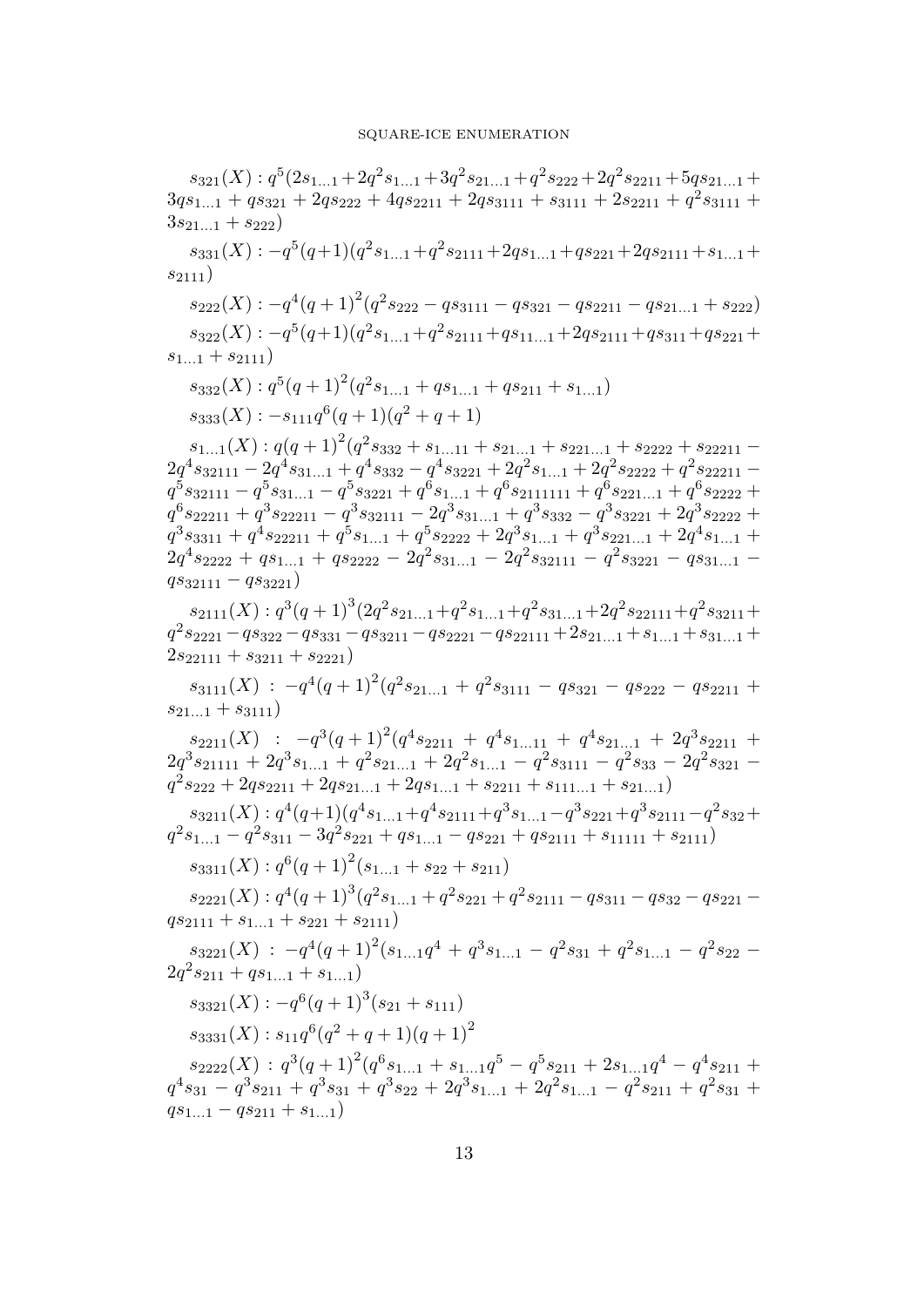$$
s_{3222}(X) : q^5(q+1)(q^4s_{111} - q^3s_3 + q^3s_{111} - q^3s_{21} - q^2s_3 - 2q^2s_{21} +
$$
  
\n
$$
q^2s_{111} - qs_3 + qs_{111} - qs_{21} + s_{111})
$$
  
\n
$$
s_{3322}(X) : q^6(q+1)^2(s_2q^2 + qs_2 + qs_{11} + s_2)
$$
  
\n
$$
s_{3332}(X) : -s_1q^6(q+1)(q^2+q+1)^2
$$
  
\n
$$
s_{3333}(X) : q^6(q^2+q+1)(q^2+1)(q+1)^2
$$

# References

[AV] ACE, S. Veigneau, ACE. an algebraic environment for the computer algebra system MAPLE,

http://phalanstere.univ-mlv.fr/∼ ace (1998).

[A77] G. Andrews. Plane Partitions II: The equivalence of the Bender-Knuth and Mac Mahon conjecture. Pacific J. 72 (1977) 283–291.

[A78] G. Andrews. Plane Partitions I: The Mac Mahon conjecture. Studies in Foundations and Combinatorics, Advances in Maths Supplementary Studies 1 (1978) 131–150.

[A79] G. Andrews. Plane Partitions III: The weak Macdonald conjecture. Inventiones M. 53 (1979) 193–225.

[A87] G. Andrews. Plane Partitions IV: A conjecture of Mills-Robbins-Rumsey. Aequationes Math. 33 (1987) 230–250.

[Bo] C.W. Borchardt. Bestimmung der symmetrischen Verbindungen ihrer erzeugenden Funktion, Crelle J. 53 (1855) 193-198.

[Br] D. Bressoud. Proofs and Confirmations. The story of the alternating sign matrix conjecture. book to appear.

[Ga] M. Gaudin. La fonction d'onde de Bethe, Masson (1983).

[GK] M. Geck, S. Kim. Bases for the Bruhat-Chevalley order on all finite Coxeter groups, J. of Algebra 197 (1997) 278–310.

[KBI] V. Korepin, N. Bogoliubov, A. Izergin. Quantum inverse scattering method and correlation functions. Cambridge University Press (1993)

[Ku] G. Kuperberg. Another proof of the refined alternating sign matrix conjecture. Inter. Math. Res. Notes (1996) 139–150.

[La] A. Lascoux. Ordonner le groupe symétrique: pourquoi utiliser l'algèbre de Iwahori-Hecke ? ICM Berlin 1998, Documenta Mathematica, volume III, (1998) 355–364.

[LS1] A. Lascoux  $\&$  M.P. Schützenberger, Algèbre des différences divisées, Discrete Maths 99 (1992) 165-179.

[LS2] A. Lascoux & M.P. Schützenberger, Treillis et bases des groupes de Coxeter, Electronic Journal of Combinatorics 3 (1996) R27

[Ma] I.G. Macdonald. Symmetric functions and Hall polynomials Oxford University Press (1995).